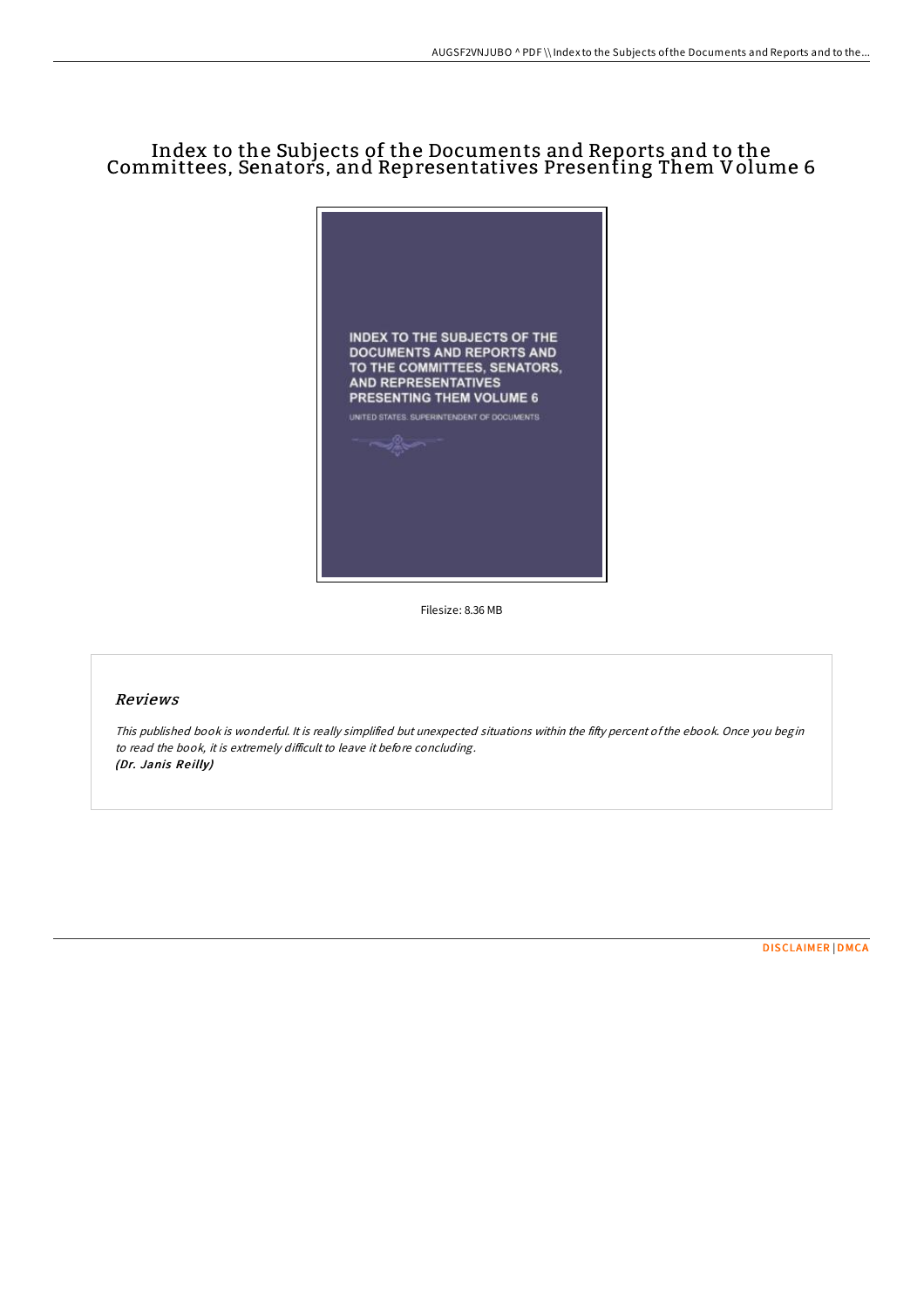## INDEX TO THE SUBJECTS OF THE DOCUMENTS AND REPORTS AND TO THE COMMITTEES, SENATORS, AND REPRESENTATIVES PRESENTING THEM VOLUME 6



Rarebooksclub.com, United States, 2012. Paperback. Book Condition: New. 246 x 189 mm. Language: English . Brand New Book \*\*\*\*\* Print on Demand \*\*\*\*\*.This historic book may have numerous typos and missing text. Purchasers can download a free scanned copy of the original book (without typos) from the publisher. Not indexed. Not illustrated. 1901 Excerpt: .Pensions Committee, Senate--Continued. Gause, Isaac. S. 3879. Geesen, Henry. H. 4416 Gein, Louis H. H.2865 Germain. Louisa C. H. 8682. Getchel, Eliza H. H.3021 Getchell, Philip P. S. 1469 Gibson, Annie A. S.2742 Gilbert, Susie. S. T672 Qlenny, Helen M. S. 4030 Goins, Winefred M. H. 10060 Goodfellow, Julia S. S. 4155 Goodman. Amy. S. 1891 Goodnow. Amos H. S. 1721 Goodrich, Annie B. S. 1419 GraF, Herbert J. H. 10870 Graham, Harvey. S. 1604 Grant. Harvey. H. 1885 Gratton. William T. S. 4241 Graves, Martha E. H.4832 Greeley. Samuel A. H. 5209. Green, Charles L. S.1711. Green, James R. H. 6285 Gregory, Juliet. S.480 Gregory. Livingston B. H. 6195 Gridley, Harriet V. S. 410 GriFiths, Mary E. S. 2879 GroF, J.J. S.91. Groshon, Nellie L. S. 712 Hadley, Nancy W. H. 8107 Haggard, Lucinda. H. 6139. Hale, Louisa. S. 1295 Haley, Josephine A. H.3481 Hall, Calista F. H.2681 Hall, Clarence S. H. 7179 Hall. Harry J. S.58 Haltnorth. Otto. S. 4834 Hamilton. Isabel B. H. 528 Hamley. William. S. 266 Hammer, Albert. S. 843 same. H. 2637 Hammond, Esther Dyer. S. 2810 Hamrick. Joseph H. and Ella G. H. 3869 Hanson, Samuel. H. 5503. Harbaugh. Kate. S.3501 Hard, Therese W. H. 6019 Harden, Richard. H. 10612 Harlow. Helen. S. 3293 Harrell. Dolly L. H. 2734 Harriman. Clara L. H.457 Harris, Catharine. S. 1030 same. H. 6995 Harris, Edward. H. 548. Harris, Joshua B. S. 57 Harris, Thomas R. H. 2125 Harrison, George W. S. 3440...

 $\mathbb{R}$ Read Index to the Subjects of the Documents and Reports and to the Committees, Senators, and Repre[sentative](http://almighty24.tech/index-to-the-subjects-of-the-documents-and-repor-3.html)s Presenting Them Volume 6 Online  $\mathbb{R}$ Download PDF Index to the Subjects of the Documents and Reports and to the Committees, Senators, and Repre[sentative](http://almighty24.tech/index-to-the-subjects-of-the-documents-and-repor-3.html)s Presenting Them Volume 6